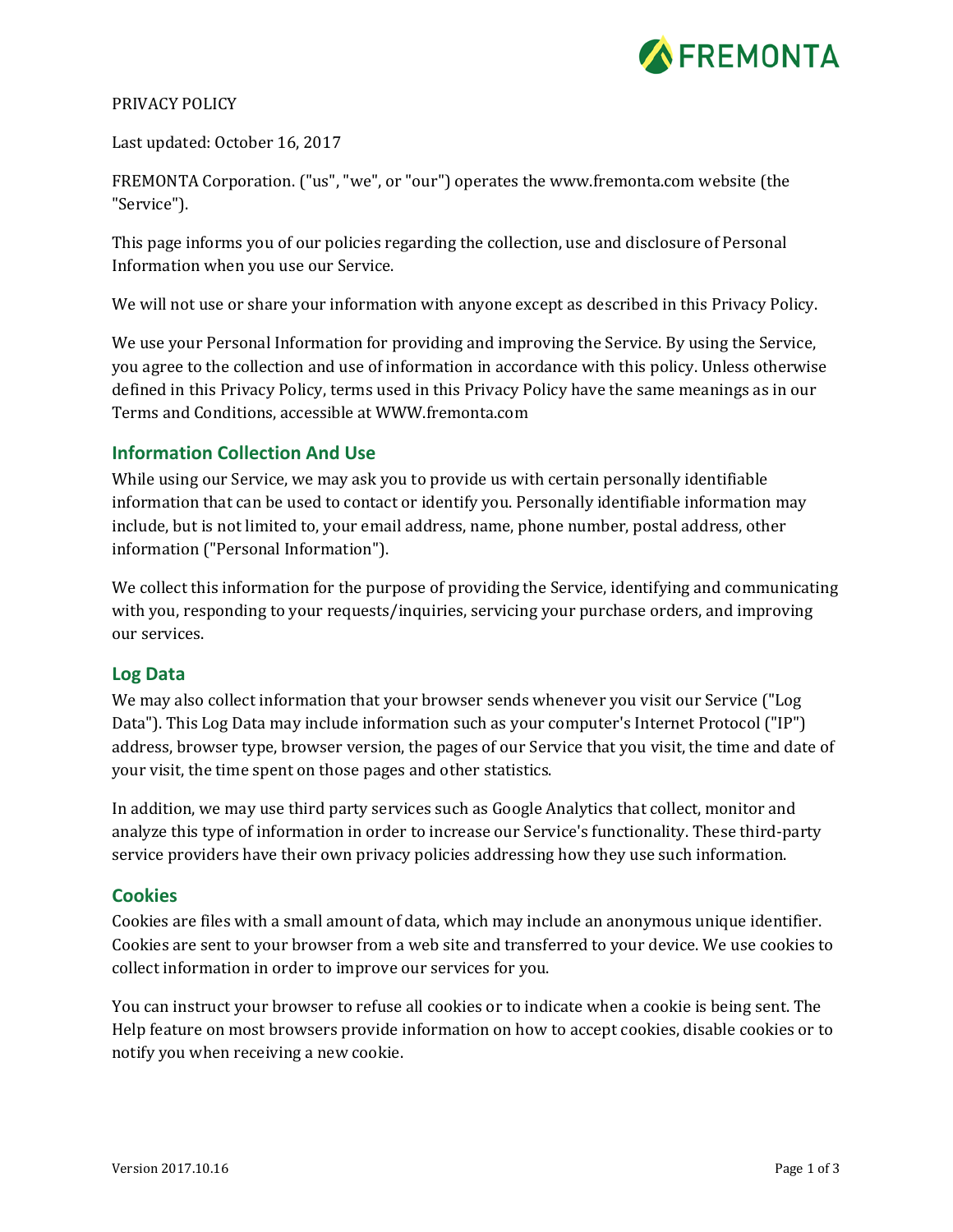

If you do not accept cookies, you may not be able to use some features of our Service and we recommend that you leave them turned on.

#### **Service Providers**

We may employ third party companies and individuals to facilitate our Service, to provide the Service on our behalf, to perform Service-related services and/or to assist us in analyzing how our Service is used.

These third parties have access to your Personal Information only to perform specific tasks on our behalf and are obligated not to disclose or use your information for any other purpose.

#### **Communications**

We may use your Personal Information to contact you with newsletters, marketing or promotional materials and other information that may be of interest to you. You may opt out of receiving any, or all, of these communications from us by following the unsubscribe link or instructions provided in any email we send.

#### **Security**

The security of your Personal Information is important to us, and we strive to implement and maintain reasonable, commercially acceptable security procedures and practices appropriate to the nature of the information we store, in order to protect it from unauthorized access, destruction, use, modification, or disclosure.

However, please be aware that no method of transmission over the internet, or method of electronic storage is 100% secure and we are unable to guarantee the absolute security of the Personal Information we have collected from you.

#### **International Transfer**

Your information, including Personal Information, may be transferred to  $-$  and maintained on  $$ computers located outside of your state, province, country or other governmental jurisdiction where the data protection laws may differ than those from your jurisdiction.

If you are located outside United States and choose to provide information to us, please note that we transfer the information, including Personal Information, to United States and process it there.

Your consent to this Privacy Policy followed by your submission of such information represents your agreement to that transfer.

# **Links To Other Sites**

Our Service may contain links to other sites that are not operated by us. If you click on a third-party link, you will be directed to that third party's site. We strongly advise you to review the Privacy Policy of every site you visit.

We have no control over, and assume no responsibility for the content, privacy policies or practices of any third-party sites or services.